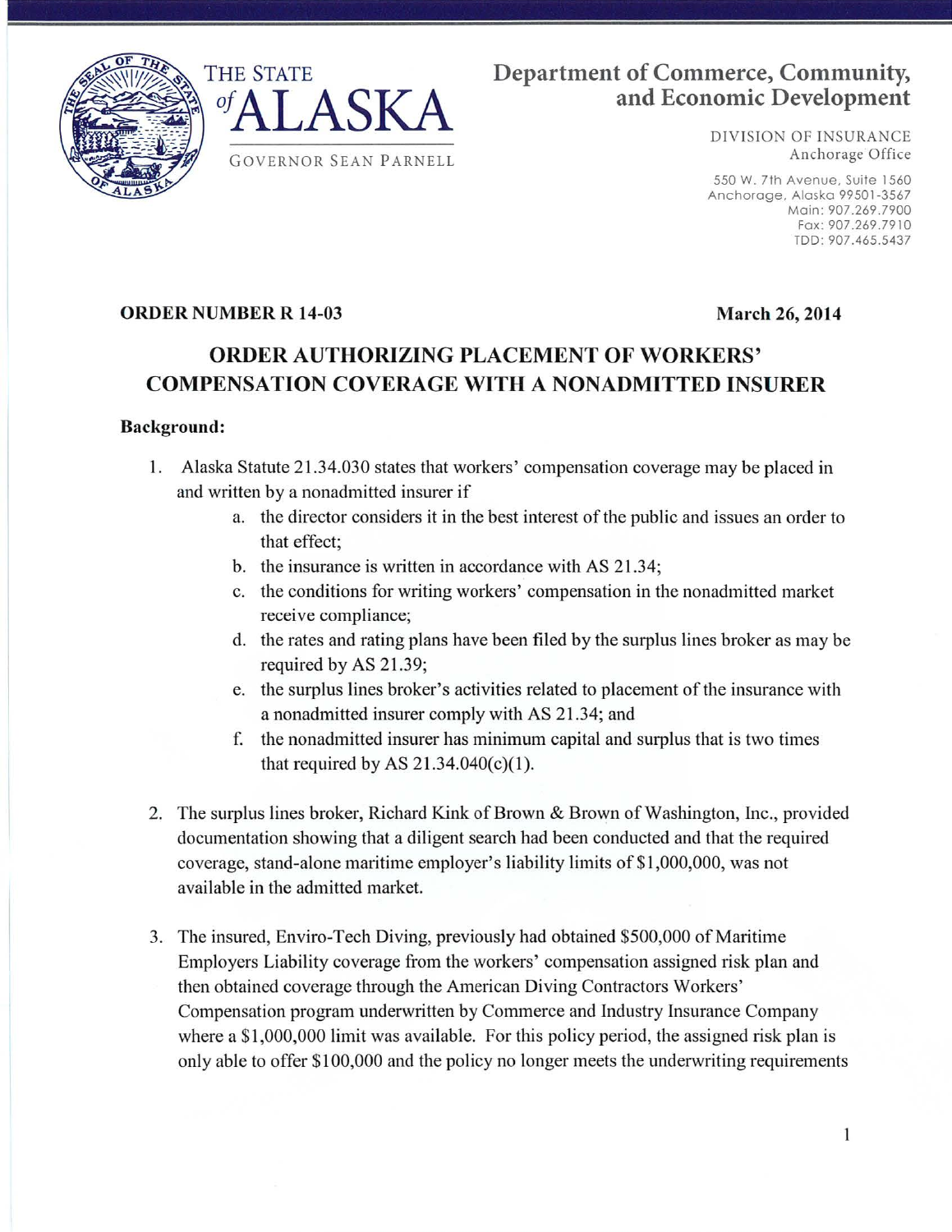for the Commerce and Industry Insurance Company American Diving Contractors program. Additional declinations were also obtained from other insurers.

- 4. James River Insurance Company is willing to provide a stand-alone maritime employer's liability policy with \$1,000,000 limits.
- 5. The Division of Insurance notified the surplus lines broker that in order to place maritime employer's liability in the surplus lines market, the broker would need to file the rates for this policy in accordance with the filing requirements of AS 21.39. James River Insurance Company told the surplus lines broker that it will not provide the information necessary for the surplus lines broker to make the necessary filing under AS 21.39.
- 6. Alaska Statute (AS) 2 l .39.040(f) allows the director by order to suspend or modify the requirements of AS 21.39 on a kind of insurance, subdivision or combination of them, or on classes of risks, for which rates cannot practicably be filed before they are used or the filing and approval of which, in the director's opinion, are not desirable or necessary for the protection of the public.
- 7. James River Insurance Company has at least \$30,000,000 in capital and surplus.

### **The Director of the Division of Insurance finds:**

- A. Workers' compensation insurance, including maritime employer's liability, is best purchased in the admitted market for the protection of the insured employer and their employees, including the availability of protection from the Alaska Insurance Guaranty Association.
- B. The \$100,000 limit available through the assigned risk plan may not provide the employer with adequate coverage for the employer's exposure to potential claims under the maritime employer's coverage.
- C. Requiring rates to be filed for the Enviro-Tech Diving maritime employer's liability coverage is not necessary for the protection of the public and suspending the rate filing requirement allows the insured to obtain adequate insurance protection for the employer and its employees.
- D. The Division compared pricing with other stand-alone coverage and the rates for the James River policy with a \$1,000,000 maritime employer's liability limit do not appear to be excessive, inadequate or unfairly discriminatory and do not appear to be out of line with coverage that is available from the assigned risk and voluntary market.
- E. James River Insurance Company has minimum and capital amounts that comply with two times the amount required in AS  $21.34.030(c)(1)$ .